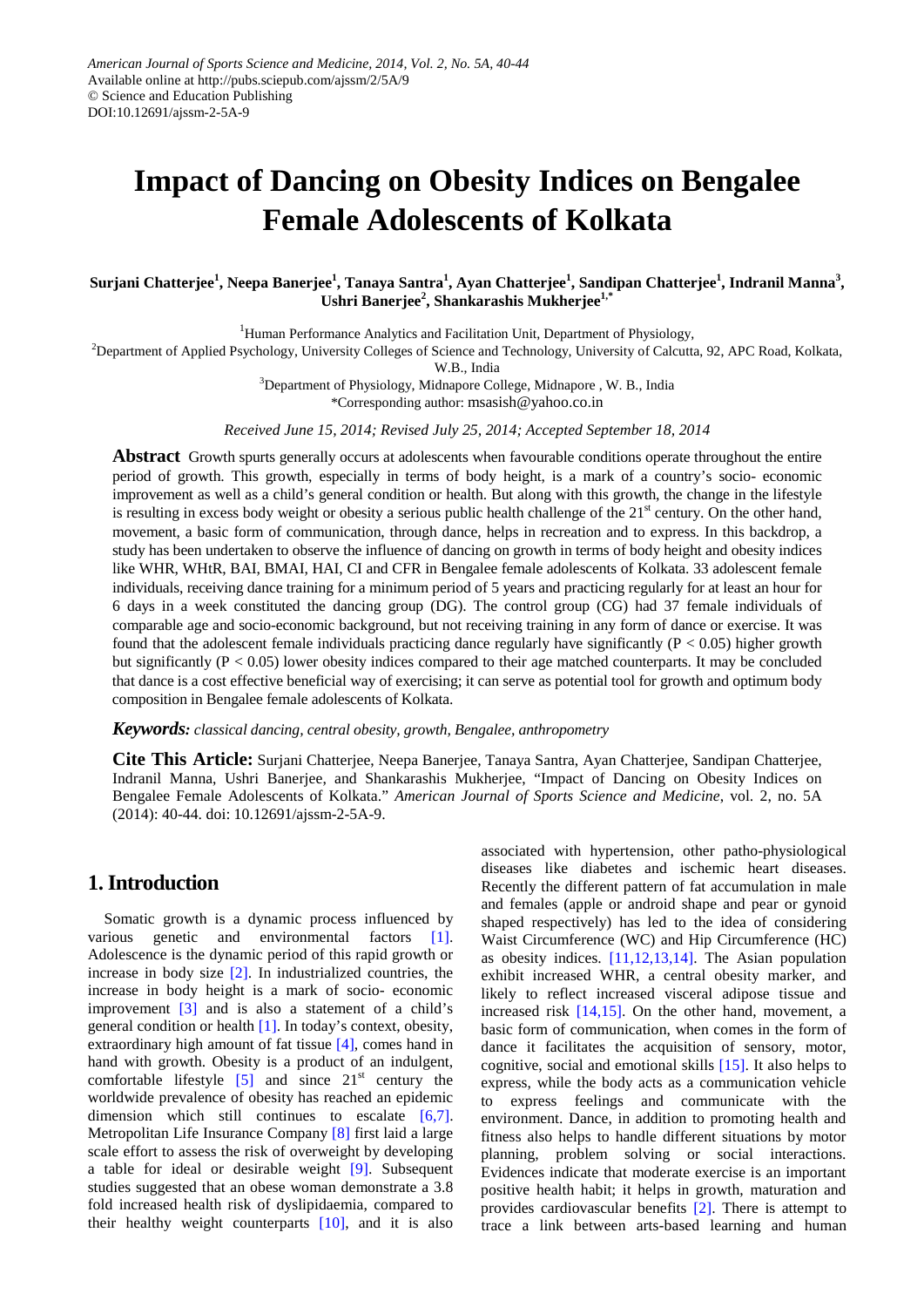development. National Endowment for the Arts established an interagency task force on the arts and human development in the fall of 2011 [\[16\],](#page-3-12) ensuring that such research continues to inform and strengthen arts educational practice. In this backdrop, a study has been undertaken to observe the influence of dancing on linear growth and WHR on Bengalee adolescent females living in and around Kolkata.

#### **2. Methodology**

At first, the institutions imparting training on dancing were approached for obtaining permission for carrying out the study on the individuals receiving training on dancing. On obtaining initial consent, the names of volunteers were enlisted and the procedural requirement was explained elaborately. The inclusion criteria were that female adolescent individuals should receive training for a minimum period of 5 years in dance and practice it regularly for at least an hour for 6 days a week. The individuals satisfying the mentioned criteria volunteering for the study constituted the Dancing Group (DG) ( $n = 33$ ). Females of comparable age and socio-economic background, but not receiving training in any form of dance and also not exercising formally constituted the Control Group (CG) (n = 37). Individuals under medication were excluded. Information about their age (year), daily activities, food habits were recorded in predesigned schedule. Socio-economic status (SES) was measured using the updated Kuppuswamy scale [\[17\].](#page-3-13) Body height (cm) using anthropometric rod with an accuracy of 0.1cm, body weight (kg) using electronic scale with an accuracy of 0.1kg with individuals in light clothing and without shoes, were measured and BMI was calculated. Waist Circumference (WC) at the midpoint between the last rib and the iliac crest, with the subject standing, after complete exhalation [\[18\]](#page-3-14) and Hip Circumference (HC) at the maximum circumference over the buttocks with the arms relaxed at the sides [\[19\]](#page-3-15) were measured, with an accuracy of 0.1cm, using a narrow (19 mm), flexible, inelastic standard measuring tape and waist hip ratio (WHR) was also calculated. Hip Adiposity Index (HAI), Body Adiposity Index (BAI) [\[20\],](#page-3-16) Conicity Index (CI) [\[21\],](#page-3-17) Waist to Body Height Ratio (WHtR) and Body Mass Abdominal Index (BMAI) were calculated. Centripetal Fat Ratio was found out with skinfold measurement nearest to 0.1 mm at two sites: tricep [\[22\]](#page-3-18) (measured on the right upper arm, midway between the acromion and the olecranon) and subscapula (measured two fingers below the low point of the right scapula) [\[23\]](#page-3-19) using skinfold calliper. To diminish the inter-measurement variation coefficients, all anthropometrical measurements were performed by the same researcher. The data of DG and CG were compared to find out any significant difference. P value lower than  $0.05$  (P < 0.05) was considered significant.

#### **3 Results**

There were 33 individuals in DG, of age  $15.2 \pm 1.02$ year; and 37 volunteers constituted the CG; their age being  $15.6 \pm 1.23$ . The DG and CG individuals were not differing significantly in respect of their age. In [Figure 1,](#page-1-0) the body height in cm (a) and the body weight in kg (b) data have been presented.

<span id="page-1-0"></span>

**Figure 1.** Comparison between DG and CG individuals in respect of BH and BW (\*P< 0.05, \*\*P<0.01)

In [Figure 2,](#page-1-1) the Obesity indices in terms of Body Adiposity Index, BAI and Body Mass Abdominal Index, BMAI have been presented. In terms of BMAI, the DG and CG individuals differ significantly  $(P< 0.01)$ , with CG individuals having adverse values.

<span id="page-1-1"></span>

<span id="page-1-2"></span>**Figure 2.** Comparison between DG and CG individuals in respect of BAI and BMAI



**Figure 3.** Comparison between DG and CG individuals in respect of WHR and WHtR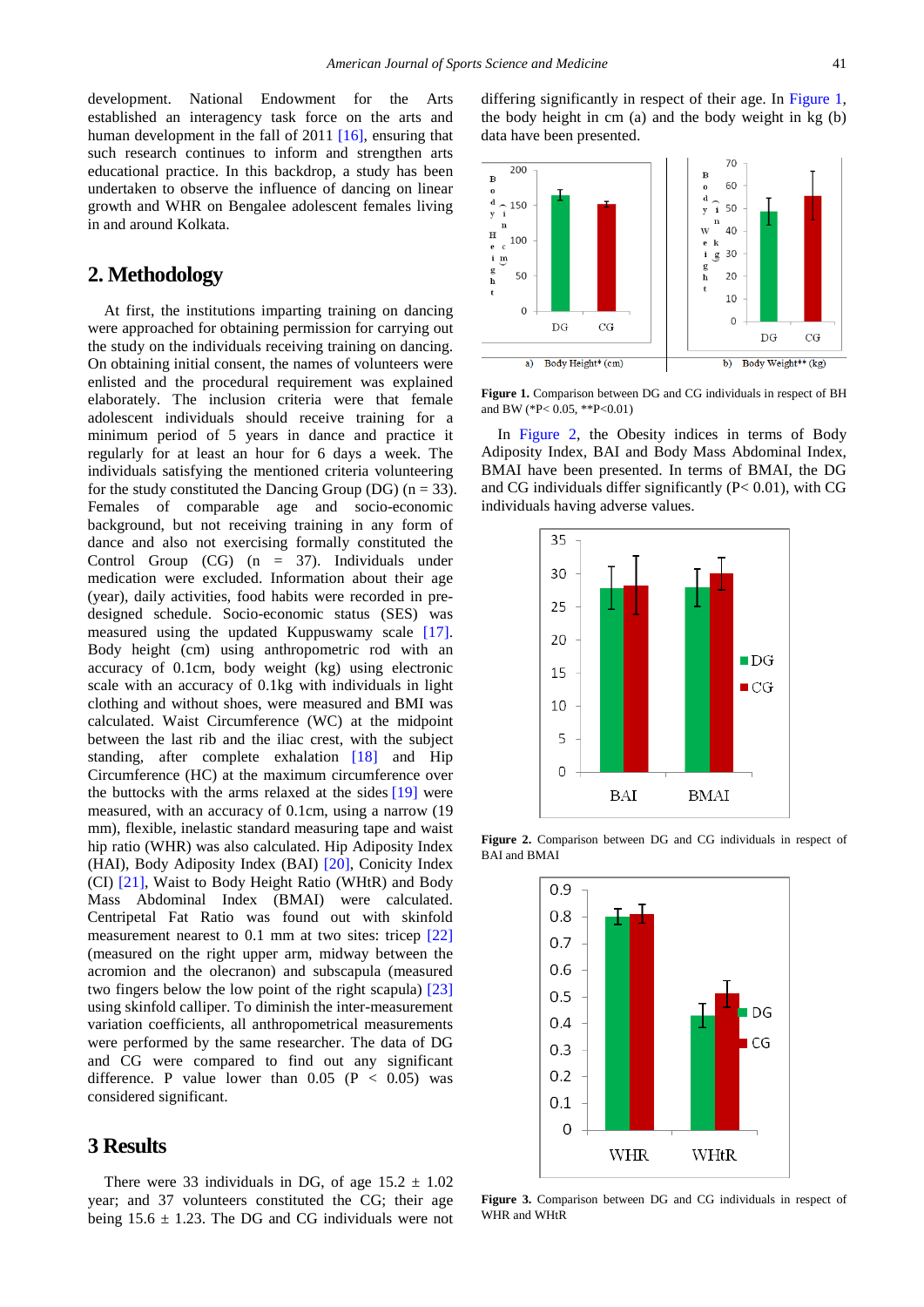In [Figure 3,](#page-1-2) the obesity indices in terms of Waist to Hip Ratio, WHR and Waist to Body Height Ratio, WHtR have been presented. In terms of WHtR, the DG individuals are in significantly (P< 0.01) favorable state, compared to their CG counterparts having adverse values. In [Figure 4,](#page-2-0) the obesity indices in terms of Hip Adiposity Index, HAI (a) Conicity Index, CI (b) and Centripetal Fat Ratio, CFR (c) have been presented.

<span id="page-2-0"></span>

**Figure 4.** Comparison between DG and CG individuals in respect of HAI, CI and CFR (^ ns)

#### **4. Discussions**

The mean body height of the DG individuals was 164.6 cm, which is significantly higher ( $P < 0.05$ ) than that of CG individuals with body height 151.6 cm [\(Figure 1](#page-1-0) a). As per WHO guideline on body height for age for girls, the height for 14year and 15 year old girls should be about 156cm and 160 cm respectively [\[24\].](#page-3-20) The body height of the DG satisfies the recommended value, whereas that of CG does not, indicating a better growth in terms of body height in the DG individuals. The mean body weight of the DG individuals is significantly lower ( $P < 0.01$ ) than their age matched CG counterparts [\(Figure 1](#page-1-0) b). As the body height of the CG individuals is lower than the DG individuals, a higher body weight indicates a higher BMI, the ratio of subject's body weight (in kg) to the squared stature (m), that is now considered one of the most commonly used indicator of obesity [\[25\].](#page-3-21) Adolescents are defined as obese when BMI equals to or exceeds the agegender-specific 95<sup>th</sup> percentile. Those with BMI equal to or exceeding the  $85<sup>th</sup>$  but are below  $95<sup>th</sup>$  percentiles are defined overweight and are at risk for obesity related comorbidities  $[26]$ . The trend of result of the present study is in agreement with the findings of Wyon [\[27\].](#page-3-23)

Recent other studies show the trend of abdominal obesity to be increasing, in both developed and developing countries [\[28\].](#page-4-0) There is a significant positive trend of increased central adiposity and fat distribution in sedentary adolescents in the urban population and hence the estimation of the central adiposity indicators is important. Body Adiposity Index (BAI), predictor of body fat [\[29\],](#page-4-1) is an alternative index based on hip circumference and body height [\[30\].](#page-4-2) BAI, a method of estimating body adiposity without assessment of body weight [\[31\],](#page-4-3) offers a simple-to-use tool, is more accurate indicator than that achieved by other measures of body size. In the present study, the CG individuals have been found to have a higher value of BAI [\(Figure 2\)](#page-1-1); this can be attributed to

their larger hip circumferences [\[20\],](#page-3-16) which is an indicator of higher plasma CRP, indicating insulin resistance and metabolic disorder, in obese females [\[32\].](#page-4-4) The mean Body Mass Abdominal Index (BMAI) of the DG individuals (27.9) is significantly lower ( $P < 0.01$ ) than their CG counterparts (30.0) which reduce the likelihood of having health related co –morbidities in the DG individuals. Waist Hip Ratio (WHR) is an important indicator for defining central obesity and cardiovascular risk. The Asian population exhibit increased WHR and is likely to reflect increased visceral adipose tissue and increased risk [\[16\].](#page-3-12) Visceral adiposity induces greater endocrine activity by modulating tissue concentrations of adipokines such as adiponectine and resistine , markers of insulin resistance, or by transforming growth factor  $\alpha$  and interleukin 6, inflammatory mediators 2 (C). It is also found that the risk of myocardial infarction was more strongly associated with WHR than with WC. In the present study the DG individuals have lower value of WHR, though not significantly different, and are in agreement with the works of [\[27\]](#page-3-23) [\(Figure 3\)](#page-1-2). The cut- off limit for WHR is 0.80 which is slightly exceeded by the CG individuals indicating a probability of onset of obesity. It has also been reported that Waist-to-Height Ratio (WHtR) is a better predictor of abdominal obesity, and is more closely related to CVD morbidity and mortality. The mean WHtR of the DG individuals is significantly lower ( $P < 0.01$ ) than the CG individuals preventing the DG individuals from the adult onset of obesity.

Hip Adiposity Index (HAI), which is generally explained in terms of Polygenic Epistasis, is found to be lower, though not significantly, in DG individuals, compared to the CG individuals [\(Figure 4\)](#page-2-0). In [Figure 4](#page-2-0) the conicity index (CI), another measure of central adiposity is presented. It is based on quantifying the deviation from the circumference of an imaginary cylindrical shape model, with the help of body height, body weight and WC of the individuals, has good association with WHR; its rise indicates higher degree of abdominal obesity. The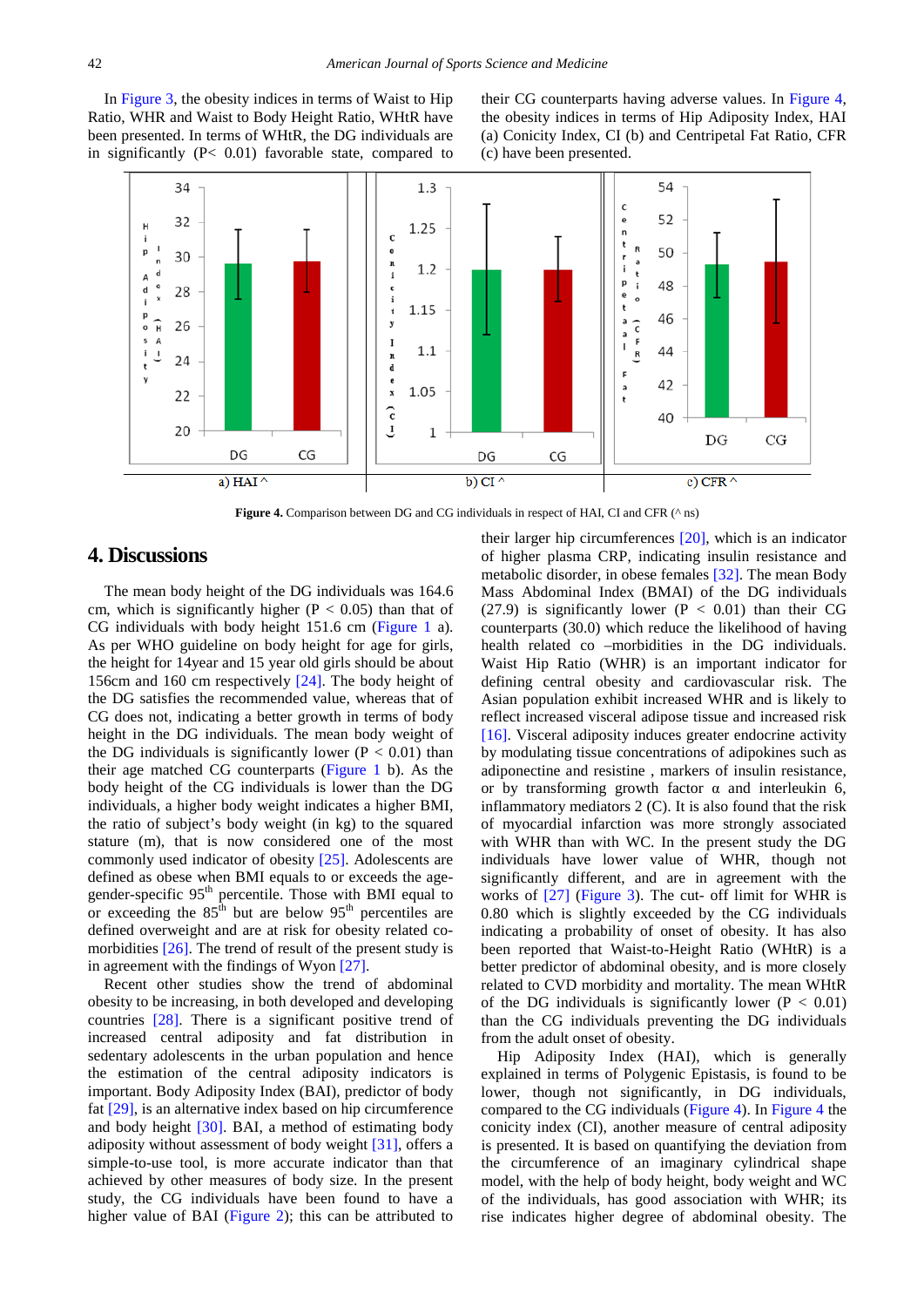relation of body fat mass and circulating CRP levels, a marker of systemic inflammation, has been confirmed in other studies. Thus CI, that detects changes in body composition, permits comparison between subjects with different body weight and body height measurements [\[33\].](#page-4-5) CI is also found to be related with atherogenic risk factors to an extent similar to that of WHR in adults, but has the advantage of calculating central adiposity without the measurement of hip circumference. CI is correlated to systolic blood pressure. Thus CI is considered to be a better indicator, compared with WHR for identifying adolescents with high trunk fat.

Among other methods, anthropometric measurements play an important role in Body Fat estimation especially in clinical practice. Ratios of two skinfolds, ticeps and subscapula [\[34\],](#page-4-6) are used to calculate Centripetal Fat Ratio (CFR); it is widely used to rank individuals in terms of central adiposity. Fat patterning, associated with Cardiovascular risk, have been the focus of research for the past three. Further studies have found fat distribution to be a risk factor for diabetes and coronary artery disease. The mean CFR of CG individuals is slightly higher than DG individuals [\(Figure 4\)](#page-2-0), indicating a higher subscapular skinfold which is a trunk fat pattern site for the females [\[35\].](#page-4-7)

The results of the present study show an increasing trend of obesity and abdominal obesity in the sedentary urban adolescent population of Kolkata.Earlier studies have found that dancing exercise plays an important role in the prevention of becoming overweight, reducing the risk of obesity in adulthood  $[36,37]$  and attaining favorable impact on body composition [\[27\]](#page-3-23) which is further confirmed in the present study for the Bengalee adolescent females of Kolkata.

### **5. Conclusion**

On the basis of the study, it could be concluded that dancing, if practiced regularly for at least an hour for 6 days in a week, has beneficial impact on maintaining growth assessed in terms of body height and on attaining favorable body composition variables, adjudged anthropometrically in adolescents; the favorable body composition thus attained could reduce the chance of onset of obesity in adulthood and related diseases.

#### **Acknowledgement**

The authors are thankful to all the volunteers participating in the study for their cooperation and the concerned institutional authorities for their kind consent.

#### **References**

- <span id="page-3-0"></span>[1] Rogol AD, Clark PA, Roemmich JN, Growth and pubertal development in children and adolescents: effects of diet and physical activity, *Am J Clin Nutr*, 72, 521-528, 2000.
- <span id="page-3-1"></span>[2] Georgopoulos NB, Markou KB, Theodoropoulou A, Vagenakis GA, Mylonas P, Vagenakis AG, Growth, pubertal development, skeletal maturation and bone mass acquisition in athletes, *HORMONES*, 3 (4), 233-243, 2004.
- <span id="page-3-2"></span>[3] Tanner JM, Fetus into Man: Physical Growth from Conception to Maturity, Cambridge, MA: Harvard University Press, 1989.
- <span id="page-3-3"></span>[4] Kirchangast S, Human Obesity from Viewpoint of Evolutionary Medicine, *Health Consequences of Human Central Obesity*, 57-70, 2014.
- <span id="page-3-4"></span>[5] Armstrong DB, Dublin LI, Wheatley GM, Mark HH, Obesity and its Relation to Health and Diseases, *J. Am. Med. Assoc*, 147 (11), 1007-1014, 1951.
- <span id="page-3-5"></span>[6] Deitel M, Overweight and Obesity Worldwide Now Estimated to Involve 1.8 billion people, *Obes. Surg*, 13, 329-330, 2013.
- [7] Hossain P, Kawar B, Nahas M, Obesity and Diabetes in the Developing World-A Growing Challenge, *New Eng. J. Med*, 356, 213-215, 2007.
- <span id="page-3-6"></span>[8] Metropolitan Life Insurance Company (MLIC) 1983, Metropolitan Height and Weight Tables, *Stat. Bull*, 64, 2-9, 1983.
- <span id="page-3-7"></span>[9] Valdez R, Kim S, An Approach to Examine the Contribution of Waist Circumference to the Health Risks Attributes to Obesity in Adults, *Health Consequences of Human Central Obesity*, 1-11, 2014.
- <span id="page-3-8"></span>[10] Brown CD, Higgins M, Donatok A, Rohde FC, Garrison R, Oberzanek E, Ernst ND, Horan M, Body Mass Index and the Prevalence of Hypertention and Dyslipidemia, Obesity, 8 (9), 605- 619, 2000.
- <span id="page-3-9"></span>[11] Limieux S, Prud' home D, BouchardC, Tremblav A, Despres JP, A Single Threshold Value of Waist Girth Identifies Normal Weight and Overweight Subjects with Visceral Adipose Tissue, Am J Clin Nutr, 64, 685-693, 1996.
- [12] Zimmet D, Albert KGM, Kaufman F, Tajma N, Silink M, Arslanian S, Wong G, Bennett P, Shaw J, Caprio S, Group 1c, The Metabolic Syndrome in Children and Adolescents-An IDF Census Report, *Pediatr. Diabetes*, 8, 299-306, 2007.
- [13] Elliot S, Nancy LK, Judith SS, Karen T,Peter JH, Fructose, Weight GainandInsulin Resistance Syndrome, *Am J Clin Nutr*, 76 (5), 911-922, 2002.
- <span id="page-3-10"></span>[14] Prasad DS, Kabir Z, Dash AK, Das BC, Abdominal Obesity, an Independent Cardiovascular risk Factor in Indian Subcontinent: A Clinioepidemiological Evidence Summary, *J. Cardiovasc. Dis. Res*, 2, 199-205, 2011.
- <span id="page-3-11"></span>[15] Deurenberg-Yap M, Yian TB, Kai CS, Deurenberg P, Staveren WA, Manifestation of Cardiovascular Risk Factor at Low Levels of Body Mass Index and Waist to Height Ratio in Singaporian Chinese, *Asia Pacific J. Clin Nutr*, 8, 177-183, 1999.
- <span id="page-3-12"></span>[16] Hanna, Controls of meiotic signaling by membrane or nuclear progestin receptor in zebrafish follicle-enclosed oocytes, *Molecular and Cellular Endocrinology*, 337 (1-2), 80-8, 2011.
- <span id="page-3-13"></span>[17] Kuppuswamy B, Manual of Socioeconomic Status, Manasayan (1981).
- <span id="page-3-14"></span>[18] Hu G, Tuomilehto J, Silventoinen K, BarengoN, Jousilahti P, Joint Effects of Physical Activity, Body Mass Index, Waist Circumference and Waist-to-Hip Ratio with the Risk of Cardiovascular Disease among Middle-Aged Finnish Men and Women, *European Heart Journal,* 25, 2212, 2004
- <span id="page-3-15"></span>[19] Janssen I, Katzmarzyk PT, Ross R, Waist Circumference and not Body Mass Index Explains Obesity Related Health Risk, *Am J Clin Nutr,* 79, 379, 2004.
- <span id="page-3-16"></span>[20] Freedman DS, Thornton J, Sunyer JX, Heymsfield SB, Wang J, Pierson RN, Blanck HM, Gallagher D, The body adiposity index (hip circumference  $\div$  height1.5) is not a more accurate measure of adiposity than is BMI, waist circumference, or hip circumference, *Obesity*, 20, 2438-2444, 2012
- <span id="page-3-17"></span>[21] Pal A, Chatterjee S, De S, Sengupta P, Dhara PC et al, Relationship Between Obesity and CRF among Office Worker, Human Obesity from Viewpoint of Evolutionary Medicine, *Health Consequences of Human Central Obesity*, 185-204, 2014.
- <span id="page-3-18"></span>[22] Twitchett E, Angioi M, Metsios GS, Koutedakis Y, Wyon M, Body composition and ballet injuries: a preliminary study, *Medical Problems of Performing Artists*, 93, (2008).
- <span id="page-3-19"></span>[23] Ferrari EP, Silva DAS, Martins CR, Fidelix YL, Petroski EL, Morphological characteristics of professional ballet dancers of the Bolshoi theater company, *Coll. Antropol*, 37, 37, 2013.
- <span id="page-3-20"></span>[24] Bremer Z, Dance as an Exercise, *The British Journal of General Practice*, 57, 166, 2007.
- <span id="page-3-21"></span>[25] Kostić R, Đurašković R, Miletić D, Mikalački M, Body Composition of Women Under the Influence of the Aerobic Dance, Physical Education and Sport, 4, 59, 2006.
- <span id="page-3-22"></span>[26] Raj M, Kumar R, Obesity in children & adolescents, *Indian J Med Res,* 132, 598-607, November 2010.
- <span id="page-3-23"></span>[27] Wyon M, Allen N, Angioi M, Nevill A, Twitchett E, Anthropometric Factors Affecting Vertical Jump Height in Ballet